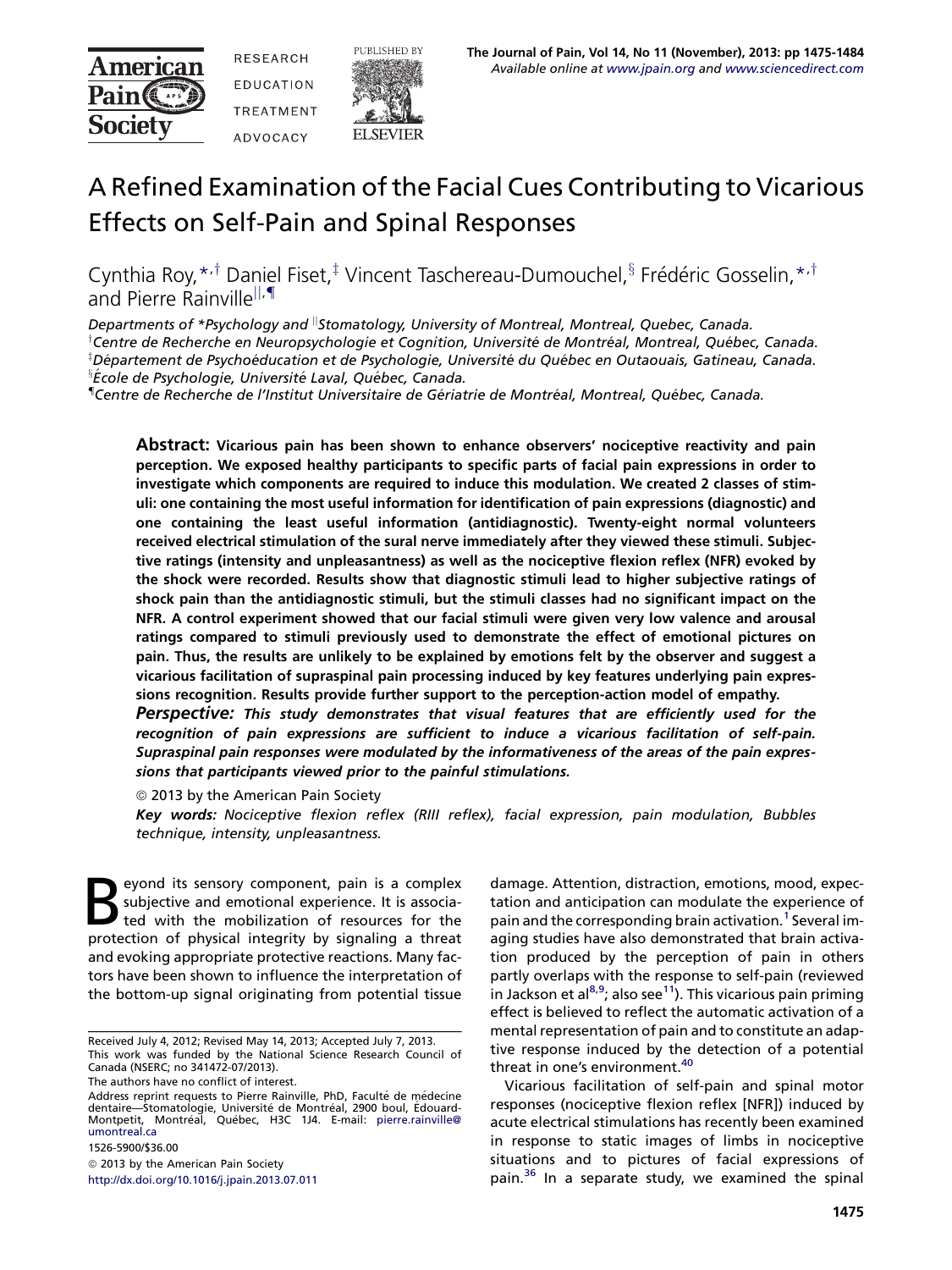(NFR), subjective (ratings), and expressive (corrugator contraction) responses to the painful shocks following dynamic clips of pain expressions.<sup>[16](#page-9-0)</sup> These studies confirmed the vicarious facilitation of pain responses when observing pain in others, although the magnitude of this effect was influenced by the pain process measured (spinal vs supraspinal), the information signaling pain in others (sensory vs emotional and static vs dynamic expression), and the dispositional empathy reported by the participants.

Facial expression of pain is the cue observers believe to be the most reliable when it comes to judging someone else's pain, thus giving this output channel a special status in the pain communication process.<sup>[18](#page-9-0)</sup> The specific information subtending the recognition of a facial expression of pain has been explored $27$  using the Bubbles technique.<sup>[6](#page-9-0)</sup> Participants were shown randomly sampled regions of faces expressing pain, neutrality, or 1 of the 6 basic expressions of emotion (anger, disgust, fear, happy, sadness, and surprise) and were asked to identify the emotion. The correlation between performance accuracy and the location of the facial regions revealed on each pain trial showed which regions participants used to discriminate pain from the other facial emotions efficiently (see Fig 1).

In the present study, we investigated the vicarious pain modulation effect further using pain expression stimuli specifically showing or masking paindiscriminative facial features, as determined by our previous results.[27](#page-9-0) We masked our stimuli in order to minimize or maximize their ''diagnosticity'': the quantity of discriminative information they revealed. We examined pain perception and the NFR of participants who viewed these partially masked expressions of pain in order to test whether the facial cues most important for the discrimination of the facial expression of pain (''diagnostic features'') from other facial expression of emotions were sufficient to modulate pain perception. Half of the stimuli were partly masked to reveal only the areas of the face that contributed most to the recognition of pain expressions whereas the other half showed only those associated with the lowest recognition accuracy (see [Fig 2\)](#page-2-0). Immediately after viewing a visual stimulus, participants received a brief electrical stimulation of the sural nerve and were asked to rate its intensity and unpleasantness. In a follow-up experiment, we measured the subjective valence and arousal perceived and induced by the diagnostic and antidiagnostic facial stimuli in order to assess the possibility that vicarious pain effects could reflect emotional modulation.

# Methods

#### Participants

The target sample size of the study was set to 24 based on a previous study using a similar method.<sup>[16](#page-9-0)</sup> Thirtyseven Caucasian participants (15 males) between 19 and 32 years old (mean  $\pm$  standard deviation [SD]  $= 24.12 \pm 3.28$ ) were recruited to participate in the study

<span id="page-1-0"></span>1476 The Journal of Pain Facial Cues Induce Vicarious Hyperalgesia



**Figure 1.** Summary of the results of Roy et al<sup>27</sup> on the recognition of pain expression. Color indicates how helpful (diagnostic) each pixel is for the correct identification of pain expressions for 5 spatial frequency scales (from top to bottom: 42–85, 21–42, 11–21, 5–11, and 3–5 cycle per face): dark blue indicates the quintile that is the least helpful for observers to recognize pain whereas dark orange represents the quintile that is the most helpful for them.

using advertisement posted around the campus of the Université de Montréal. All the participants were healthy and did not suffer from chronic pain or psychiatric or neurologic disorder. None of the subjects took any analgesic medication in the 24 hours preceding the experiment. Of the 37 subjects, 8 were excluded during the reflex assessment procedure (unstable or undetectable reflex response) and 5 more were excluded from the analysis of the NFR because of habituation observed during the experiment. The final sample therefore comprised 29 subjects for the analysis of pain ratings and 24 for the analysis of the NFR. All the experimental procedures used conformed to the standards set by the latest revision of the Declaration of Helsinki and were approved by the Research Ethics Board of the Research Centre of the Institut universitaire de gériatrie de Montréal. All the participants gave written informed consent,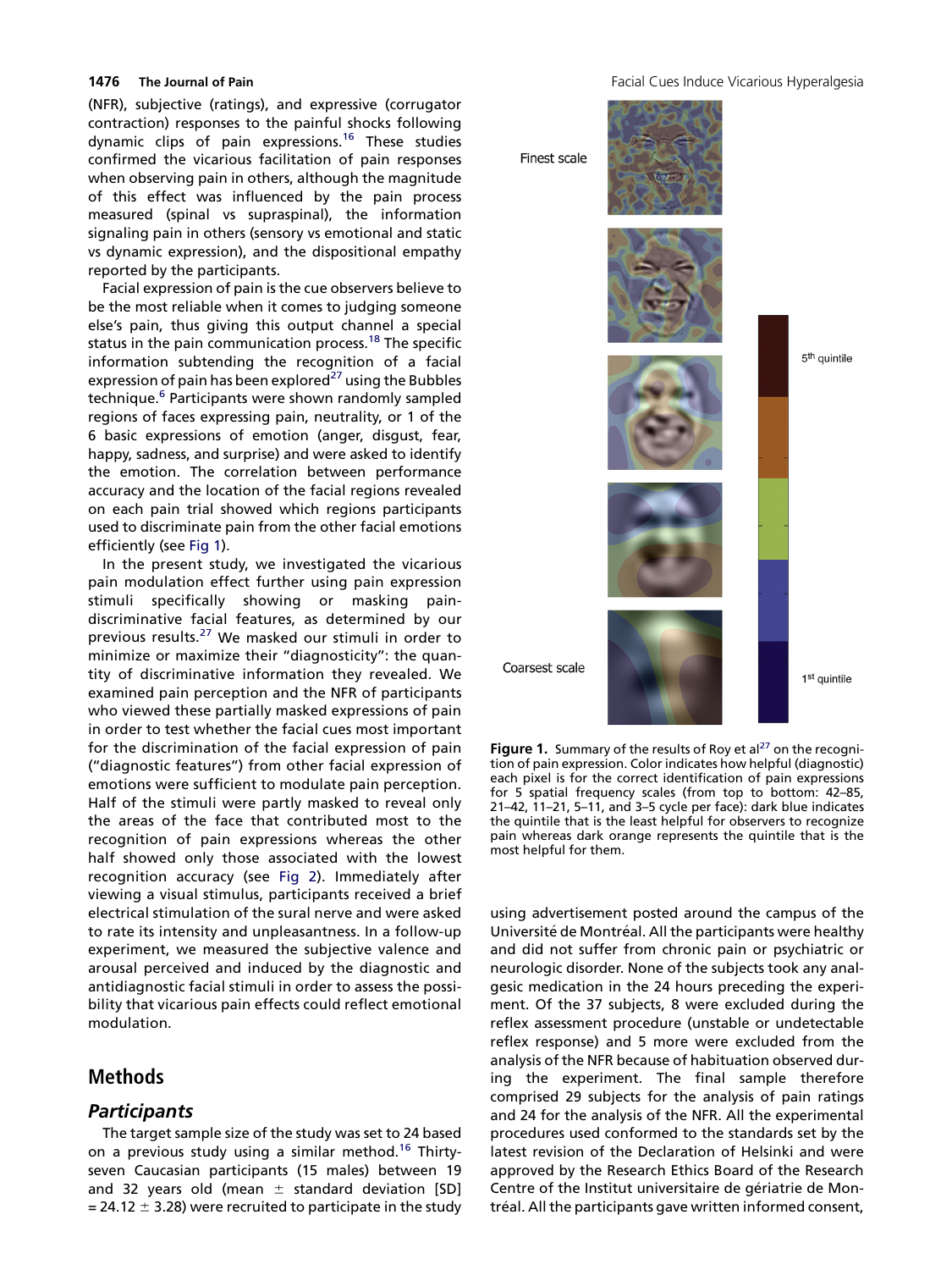<span id="page-2-0"></span>

Figure 2. Creation of the stimuli. Ten pain expressions were selected from a previously validated set of pain expressions.<sup>30,33</sup> These constituted the ''base images'' (1 base image is used as an example as shown on the left). Each base image was then decomposed into 5 spatial frequency scales (left column; from top to bottom: 42–85, 21–42, 11–21, 5–11, and 3–5 cycles per face). Visual masks were then created within each spatial frequency range (second column) based on the results of our previous study to reveal the parts of the face (third column) that are associated with the best (top: 20% percentile) or the worst (bottom: 20% percentile) pain recognition accuracy for each frequency range. The final stimuli displayed on the right were created by combining all frequency ranges (sum of third column). Each of the 10 base images of pain expressions was used to create 1 diagnostic image (right up) displaying the best pain-discriminative features and 1 antidiagnostic image (right bottom) displaying the worst pain-discriminative features.

acknowledging their right to withdraw from the experiment without prejudice, and received compensation of \$15/hour for their travel expenses, time, and commitment.

### Apparatus

A computer running E-Prime 1.1 (Psychology Software Tools, Inc, Sharpsburg, PA) controlled the presentation of the visual stimuli, triggered the electrical stimulations, and recorded the participants' pain ratings (intensity and unpleasantness) after each shock. Electrical stimulations were produced by a Grass stimulator (model S48) and delivered by a bipolar stimulating electrode connected through an optical isolation unit. Physiological signals were amplified, filtered, and sampled at 1,000 Hz using a BIOPAC MP150 system (BIOPAC Systems,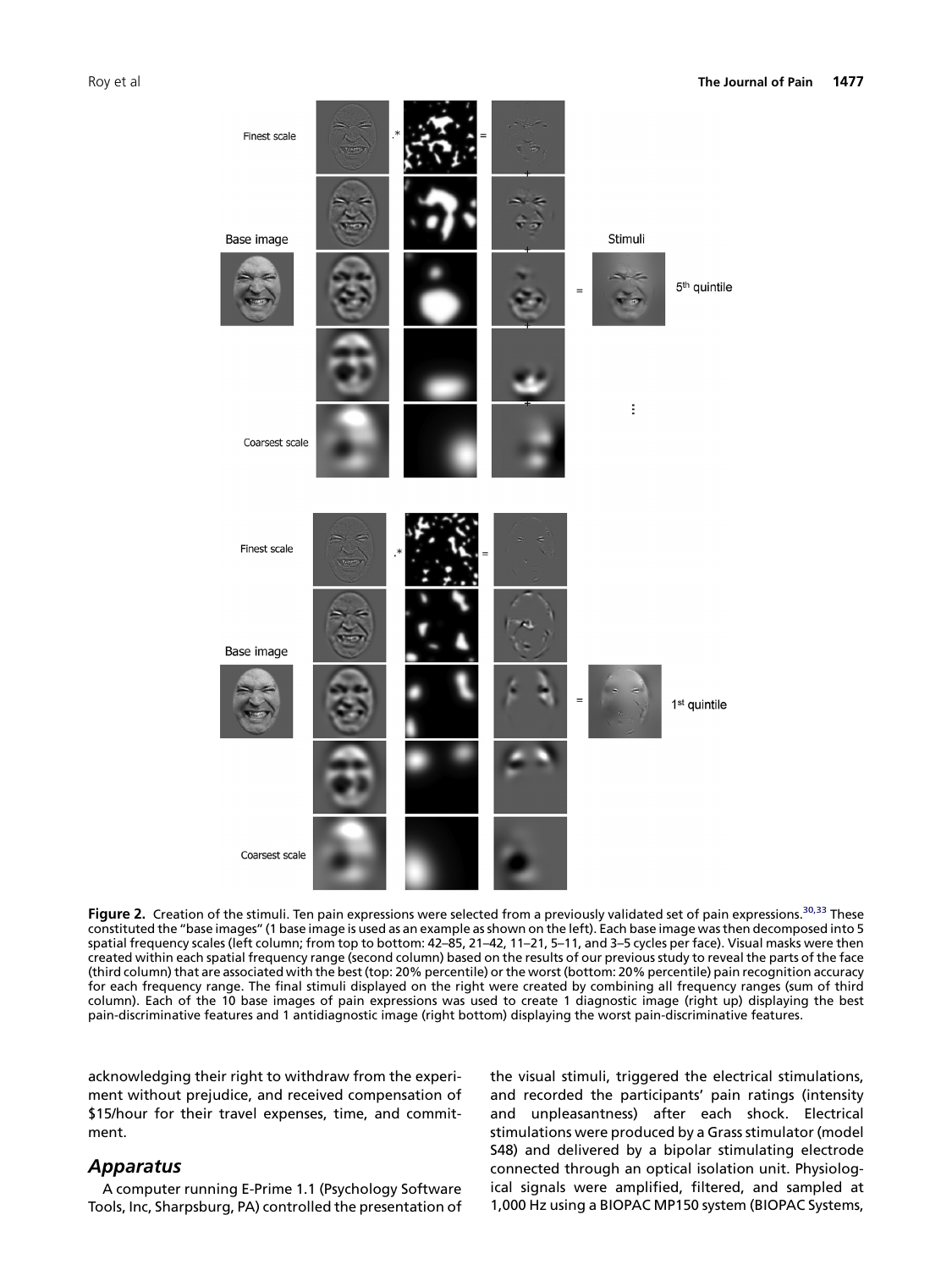Inc, Goleta, CA). A second computer ensured the monitoring and recording of all signals using AcqKnowledge 3.8.1 (BIOPAC Systems).

### Visual Stimuli

Facial expressions of 10 actors (5 males) were selected from a standardized and validated database $30,33$  based on the strong intensity and the high discriminability of the pain expression (ie, minimal confusion with other emotions). The stimuli were spatially aligned on the average coordinates of the eyes and nose, and the luminance was calibrated. The final grayscale stimuli had a resolution of 256  $\times$  256 pixels and spanned about 5.7  $\times$  5.7 degrees of visual angle. The final stimuli were empirically validated through participants' rating of the intensity of the emotions displayed by each stimulus on continuous scales.

In a previous study by Roy et  $al^{27}$ , the Bubbles technique<sup>[6](#page-9-0)</sup> was applied in order to determine the information used to recognize pain expressions (vs 6 basic emotions and neutral expression). This technique has proven to be a valid and powerful research tool when it comes to revealing which parts of a visual stimulus are responsible for the measurable performance of observers in a specific categorization task.<sup>[2,6,13,14,34](#page-8-0)</sup> On every trial, Roy et al<sup>[27](#page-9-0)</sup> asked subjects to identify an emotion from small random samples of a facial expression stimulus displayed at different bands of spatial frequencies. Then, for each pixel of the image and for each spatial frequency band, the correlation between facial discrimination accuracy and the amount of facial information displayed was calculated. This allowed Roy et al to determine the contribution of each region of the face to pain expression recognition (see [Fig 1\)](#page-1-0).

For the present study, 2 sets of stimuli were created based on those above-mentioned results: the "diagnostic'' masks showed the most useful information for the identification of the facial expression of pain (ie, the pixels associated with the greatest positive correlations; ie, above the 80th percentile) and the "antidiagnostic" masks showed only the least useful information for the categorization of pain expressions (ie, the pixels associated with the greatest negative correlations; ie, under the 20th percentile). The stimuli creation procedure is illustrated in [Fig 2.](#page-2-0)

### **Measures**

#### Nociceptive Flexion Reflex

The NFR was elicited and measured using a standard procedure (as reviewed in Sandrini et  $al<sup>31</sup>$  $al<sup>31</sup>$  $al<sup>31</sup>$ ). Transcutaneous electrical stimulations were induced using a bipolar surface electrode placed on the skin of the left ankle over the retromalleolar path of the sural nerve. Stimulations consisted of ten 1-ms rectangular wave pulses given in 30 ms at 333 Hz. The NFR was recorded using 2 Ag-AgCl electrodes placed on the brevis head of the left biceps femoris above the popliteal fossa once the skin was cleaned with alcohol and gently

abraded with NuPrep (Weaver and Co, Aurora, CO) to obtain an impedance <10 k $\Omega$ . A third electrode placed over the medial side of the tibial tuberosity served as the ground. Participants sat on an inclined chair with a pillow under their knees to ensure lower limb relaxation. The angle of the knee was maintained at 120 degrees. The NFR threshold was determined for each participant using a staircase method.<sup>[39](#page-9-0)</sup> Stimulations were delivered every 6 seconds with gradually increasing intensity until the stimulus intensity evoking a clear NFR was found. Stimulus intensity was then slowly decreased until the NFR completely disappeared. This increase-decrease cycle was repeated until a stable threshold was found (at least 3 times). Finally, series of stimulations were administered at 120% of the threshold to test the reflex stability and to ensure that the participant tolerated this intensity. Eight participants did not show a clear and reliable reflex (undetected or unstable) in this phase and were excluded from the study. The mean intensity of the shock used to induce the reflex in the other participants was  $18.0 \pm 8.0$  mA.

#### Interpersonal Reactivity Index (IRI)

The IRI, $3$  a measure of empathy, was administered. This 28-item questionnaire includes 4 subscales: fantasy, perspective taking, empathic concern, and personal distress. This instrument was chosen for its known valid assessment of the different aspects of empathy.<sup>3</sup>

#### Subjective Ratings

During the experiment, participants rated the perceived intensity and the unpleasantness of the electrical stimulations. Following each shock, a visual analog scale appeared on the screen. Using a computer mouse, participants were instructed to move the cursor on the screen up to the level corresponding to their experience. On the first scale, they rated the intensity of the sensation from 0 (no sensation) to 100 (pain threshold), and the intensity of pain from 100 to 200 (extremely intense pain). On the second scale, they rated the unpleasantness of the experience from 0 (not unpleasant at all) to 100 (extremely unpleasant).

### Procedure

All the participants were provided with an overview of the procedure before they read and signed the consent form. Electrodes were installed and subjects were explained the rating scales with a written description of the intensity and unpleasantness dimensions.<sup>[20,21,24](#page-9-0)</sup> They were asked to stay still and quiet during the experiment. Participants were informed that the experiment comprised 4 parts. In the first part, the pain threshold was determined with stimulations of various intensities given every 6 seconds. The second part was the main experiment. Participants sat approximately 70 cm away from a computer monitor. All trials comprised the following sequence of events [\(Fig 3\)](#page-4-0): "Ready?" was shown for 1 second and a fixation cross appeared at the center of the screen for a duration of 5 to 8 seconds; then, a stimulus displaying either the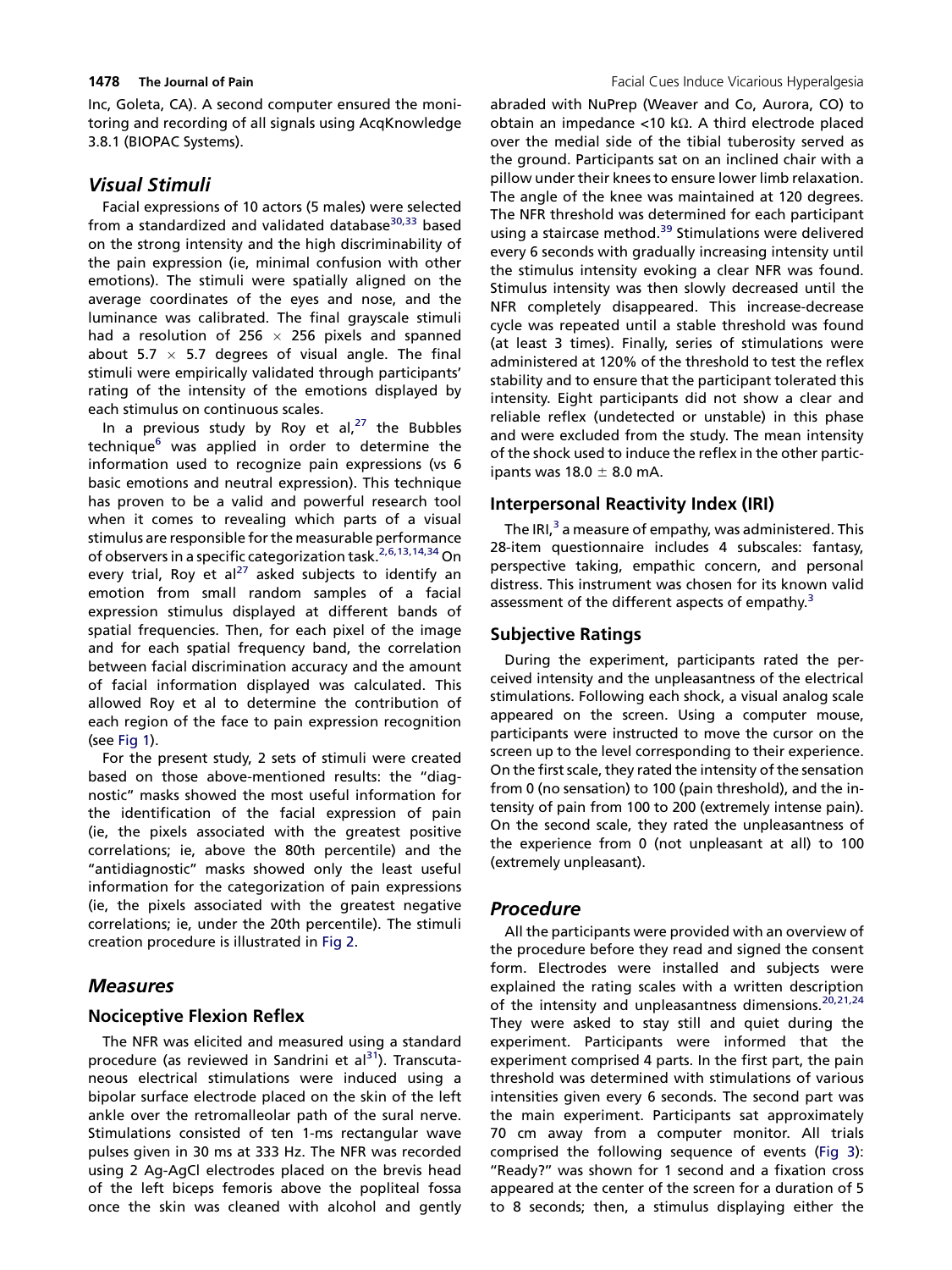<span id="page-4-0"></span>



Figure 3. Sequence of events constituting 1 trial.

diagnostic or the antidiagnostic regions of faces expressing pain was presented at the center of the screen for a duration of 1 second; immediately after, the screen became homogenously black and a 30-ms electrical stimulation was administered; this was followed by the intensity and unpleasantness visual analog scales appearing on the screen. In order to prevent habituation, we introduced some uncertainty relative to the intensity of the shock: the intensity of the stimulus was varied pseudo-randomly between high intensity (120% of the reflex threshold intensity) and low intensity (60% of the threshold). Participants were not told that there were only 2 stimulus intensities and were asked to rate the perceived intensity and unpleasantness of the electric shock as accurately as possible. In total, 90 electrical stimulations were administered, 60 of high intensity and 30 of low intensity, for an approximate duration of half an hour with a pause of 5 minutes in the middle. The 20 visual stimuli were pseudorandomly presented 4 or 5 times to each participant. To ensure that participants were paying attention to the stimuli, the subjects were told that in the third part of the study they would take part in a recognition task to evaluate their recall of the visual stimuli. In the fourth part, participants were asked to categorize the valence (positive, negative, or neutral) of the 20 stimuli. Participants were then debriefed and thanked for their participation.

# Data Analysis

### Nociceptive Flexion Reflex

The magnitude of the NFR produced by the 60 highintensity stimuli was scored following standard methods.<sup>[31,39](#page-9-0)</sup> The integral of the rectified electromyographic signal was calculated and the 90-ms prestimulation baseline was subtracted from the 90- to 180-ms poststimulation. The data were then transformed into z-scores within each participant to account for individual differences in the absolute magnitude of re-sponses.<sup>[25](#page-9-0)</sup> Twenty-four of the 29 participants tested were included in the NFR analyses; 5 were excluded because of an important habituation effect during the

experiment, resulting in the absence of the NFR in the majority of trials.

### Statistical Analysis

The z-normalized NFR as well as the intensity and unpleasantness ratings were averaged within each participant for each condition (diagnostic and antidiagnostic). Note that NFR responses were obtained only at supra-threshold intensity (120% of NFR threshold), so only the high-intensity condition was considered for this variable. A paired t-test was used to compare the mean of each condition for NFR. The impact of both stimulation intensity and diagnosticity condition on the ratings were tested using 2  $\times$  2 repeated measures analyses of variance with the shock intensity (60% or 120% of the NFR threshold) and stimuli condition (diagnostic or antidiagnostic) as the within-subject factors. Partial eta-squares  $(n_p^2)$  were calculated to evaluate the effect sizes. All analyses were performed with SPSS 16.0 (SPSS Inc, Chicago, IL).

### Analysis of Stimuli Valence Categorization

Categorical ratings of valence obtained in the postexperimental phase were compiled across subjects for each stimulus category. The percentages of diagnostic and antidiagnostic stimuli assigned to the negative and positive valence categories were compared using chi-square.

# Postexperimental Assessment of the Valence and Arousal of the Visual Stimuli in an Independent Sample

Following the results of the categorical valence assessment performed at the end of the main experiment, a second group of 10 healthy participants (5 men and 5 women; mean  $\pm$  SD age = 22.5  $\pm$  4.0) was recruited to document the affect associated with the masked pain expressions more precisely using parametric ratings of the perceived and felt valence and arousal (perceived: "rate the valence/arousal evoked by each image''; felt: ''rate the valence/arousal you experience when looking at each image''). In order to compare the affect associated with our 20 stimuli (described in section ''Visual Stimuli'') relative to that induced by the stimuli typically used in studies investigating the effects of emotions on pain, we also included the set of 8 positive, 8 negative, and 8 neutral images used by Rhudy et al, $^{25}$  $^{25}$  $^{25}$  taken from the International Affective Picture System (IAPS<sup>12</sup>). The full set of stimuli therefore included 2 stimuli sets (masked expressions and IAPS pictures) in the following categories: 1) diagnostic mask of pain face, 2) antidiagnostic mask of pain face, 3) IAPS–negative emotion, 4) IAPS–positive emotion, and 5) IAPS–neutral emotion.

Stimuli were presented for 1 second as in the main experiment (but without electric shocks) and following a pseudo-random order balancing categories. Each stimulus was presented twice, in separate blocks with the block order counterbalanced across subjects. In half of the blocks, subjects were asked to provide ratings of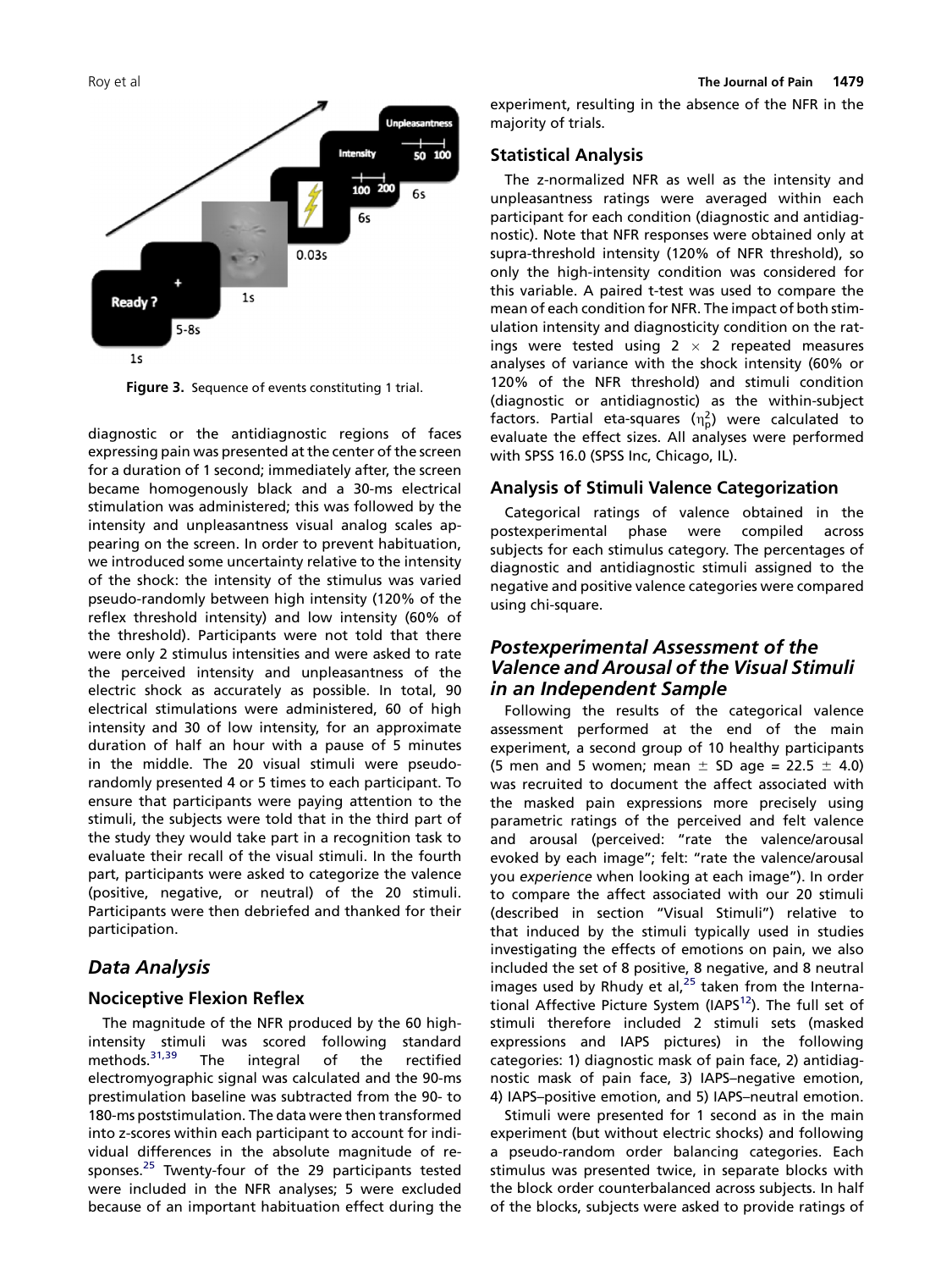the valence and arousal depicted in each image (perceived valence and arousal). In the other half of the blocks, they were asked to indicate the emotional valence and arousal they subjectively felt while looking at each image (induced valence and arousal). Ratings were performed using an unbounded magnitude-estimation scale<sup>[7,35](#page-9-0)</sup> and without time pressure. Subjects were specifically told that they should use their own numerical scale, with the only constraint being that neutral should be given a value of 0 on the valence scale and that arousal could not be given negative values. This rating method was chosen because it is less vulnerable to ceiling effects and thereby ensures a greater sensitivity to differences in the relative level of valence and arousal of each category. In order to compare the diagnostic and antidiagnostic conditions of the present study to the negative and positive valence conditions of IAPS pictures, we performed 2 way repeated measures analyses of variance contrasting stimuli sets (masked faces vs IAPS stimuli) and categories (diagnostic masks and IAPS images with negative valence vs antidiagnostic masks and IAPS images with positive valence).

# Results

# Subjective Ratings

Both effects of shock intensity and visual stimulus condition reached significance on shock-intensity ratings (F[1, 28] = 61.7, P < .001,  $\eta_{\rm p}^2$  = .7, and F[1, 28] = 329.4, P < .001,  $\eta_{\sf p}^2$  = .9, respectively). There was also a significant interaction between the intensity of the electrical stimulation and the visual stimulus condition on perceived intensity (F[1, 28] = 154.9, *P* < .001,  $\eta_{p}^{2}$  = .9). For the high-intensity stimulations, the diagnostic visual stimuli led to higher-intensity ratings than the antidiagnostic ones ( $t[28]$  = 24.1,  $P < .001$ ). The same effect was observed

within the low shock intensity condition (t[28] = 2.4,  $P =$ .022; Fig 4A) but the amplitude of the difference was much smaller than for the high-intensity shocks.

There was a main effect of the shock intensity on shock-unpleasantness ratings (F[1, 28] = 8.3,  $P = .000$ ,  $\eta_{\rm p}^2$  = .8) with high-intensity stimulations being rated as more unpleasant. There was also a significant main effect of the visual stimulus conditions (F[1, 28] = 5.4, P = .028,  $\eta_p^2$  = .2) with the diagnostic visual condition leading to higher shock unpleasantness than the antidiagnostic condition (Fig 4B). The interaction between shock intensity and diagnosticity was not significant on unpleasantness (F[1, 28] = .0,  $P = .997$ ).

No significant correlation was found between subscales of the IRI and changes in ratings of intensity or unpleasantness induced by the diagnostic vs the antidiagnostic stimuli.

#### Nociceptive Flexion Reflex

A paired t-test revealed that there was no significant difference (t[23] = 1.4,  $P = .170$ ) between the z-scores mean of the diagnostic and antidiagnostic conditions for the painful (120% of the NFR threshold) trials although the means were in the expected direction (Fig 4C). No significant correlation was found between subscales of the IRI and the individual difference in the amplitude of the NFR induced by the diagnostic vs the antidiagnostic stimuli.

#### Stimuli Valence

At the end of the experiment, participants judged the diagnostic stimuli as presenting a negative emotional valence in 93.7% of the trials (positive valence in 1.48% of the trials and neutral in 4.81%) whereas antidiagnostic stimuli were judged as expressing a positive emotional valence for 67.0% of the stimuli (15.19% negative and 17.78% neutral). The difference



Figure 4. Effects of diagnosticity for the mean (SEM) subjective ratings (A, B) and NFR (C) for painful (120% of the NFR threshold) and nonpainful (60% of the NFR threshold) electrical stimulations. Significant contrasts between the diagnostic and antidiagnostic conditions: \*\*P  $\leq$  .05; \*\*\*P  $\leq$  .001. Note that error bars reflect between-subject variance and that statistical tests are based on within-subject effects between conditions (see text).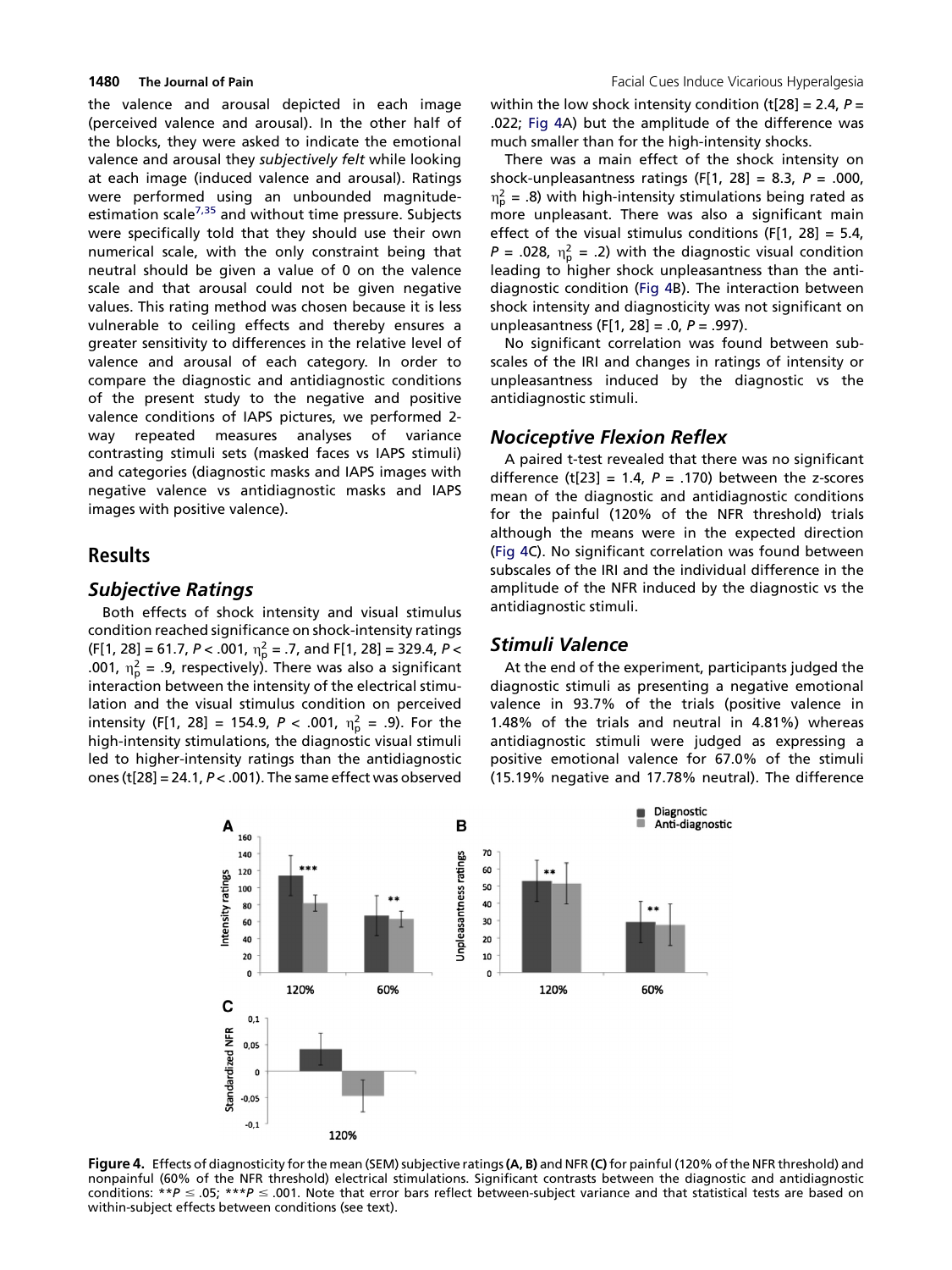# Postexperimental Independent Assessment of Valence and Arousal

# **Discussion**

Showing parts of pain expressions that vary in their diagnosticity was sufficient to modulate the supraspinal

| Roy et al                                                                                                                                                                                                                                                                                                                                                                                                                                                                                                                                                                                                                                                                                                                                                                                                                                                                                                                                                                                                                                                                                                                                                                                                                                                                                                                                                                                                                                                                                                                                                                                                                                                                                                                                                                                                                                                                                                                                             |           |         | The Journal of Pain |                      |                     |                                          | 1481                                                                                                             |                     |
|-------------------------------------------------------------------------------------------------------------------------------------------------------------------------------------------------------------------------------------------------------------------------------------------------------------------------------------------------------------------------------------------------------------------------------------------------------------------------------------------------------------------------------------------------------------------------------------------------------------------------------------------------------------------------------------------------------------------------------------------------------------------------------------------------------------------------------------------------------------------------------------------------------------------------------------------------------------------------------------------------------------------------------------------------------------------------------------------------------------------------------------------------------------------------------------------------------------------------------------------------------------------------------------------------------------------------------------------------------------------------------------------------------------------------------------------------------------------------------------------------------------------------------------------------------------------------------------------------------------------------------------------------------------------------------------------------------------------------------------------------------------------------------------------------------------------------------------------------------------------------------------------------------------------------------------------------------|-----------|---------|---------------------|----------------------|---------------------|------------------------------------------|------------------------------------------------------------------------------------------------------------------|---------------------|
| between the percentages of the diagnostic and<br>antidiagnostic assigned to the positive versus negative<br>valence categories was highly significant ( $\chi^2$ [1, 479] =<br>321.4, $P = .000$ ).                                                                                                                                                                                                                                                                                                                                                                                                                                                                                                                                                                                                                                                                                                                                                                                                                                                                                                                                                                                                                                                                                                                                                                                                                                                                                                                                                                                                                                                                                                                                                                                                                                                                                                                                                   |           |         | <b>DIAGNOSTIC</b>   | 08(.58)              | NEUTRAL             | $-1.01(29)$                              |                                                                                                                  |                     |
| Postexperimental Independent<br><b>Assessment of Valence and Arousal</b>                                                                                                                                                                                                                                                                                                                                                                                                                                                                                                                                                                                                                                                                                                                                                                                                                                                                                                                                                                                                                                                                                                                                                                                                                                                                                                                                                                                                                                                                                                                                                                                                                                                                                                                                                                                                                                                                              |           | AROUSAL |                     | 24 (.39)             | NEGATIVE            | $.69(.57)$<br>15 $(.55)$                 |                                                                                                                  |                     |
| Results of the parametric assessment of the valence<br>and arousal associated with the diagnostic and antidiag-<br>nostic masks are reported in Table 1, along with those of<br>the IAPS pictures previously used to test the effect of<br>emotions on pain. The analyses of variance performed                                                                                                                                                                                                                                                                                                                                                                                                                                                                                                                                                                                                                                                                                                                                                                                                                                                                                                                                                                                                                                                                                                                                                                                                                                                                                                                                                                                                                                                                                                                                                                                                                                                       | FELT      |         | ANTIDIAGNOSTIC      | 32 (.49)             | Positive            | .83(.62)                                 |                                                                                                                  |                     |
| (SD) Normalized Ratings (z-Scores) of Perceived and Felt Valence and Arousal Reported in Response to the Facial Stimuli<br>Diagnostic and Antidiagnostic Information, and to Emotional Pictures (IAPS) Previously Used to Show an<br>on the postexperimental ratings confirmed the<br>differences between the diagnostic and antidiagnostic<br>facial stimuli and the positive and negative IAPS pictures.<br>The same significant effects and interactions were found<br>on induced/felt and perceived emotions (valence and<br>arousal). Only the statistical results on felt emotions are<br>reported in detail here. The main effect of picture<br>category (positive vs negative) reached significance<br>(F[1, 9] = 145.2, P < .001, $\eta_{\rm p}^2$ = .9), whereas the main effect<br>of stimuli set (masked pain faces vs IAPS pictures) was not<br>significant (F[1, 9] = 2.1, $P = .184$ ). The differences in<br>valence were consistently much greater between the<br>negative and positive IAPS picture categories than<br>the diagnostic and antidiagnostic images of pain<br>expression (interaction between stimulus set and<br>category: F[1, 9] = 15.0, P = .004, $\eta_{\rm p}^2$ = .6). All pairwise<br>comparisons of felt valence reached significance (all<br>$P's < .05$ ), including the contrast between diagnostic<br>and antidiagnostic stimuli (t[9] = 4.9, $P = .001$ ), thus<br>confirming that the more negative emotions are<br>associated with the diagnostic compared to the anti-<br>diagnostic stimuli. However, the diagnostic pain<br>expression stimuli induced much less negative valence<br>than the negative IAPS stimuli (t[9] = $-2.5$ , P = .035),<br>and the antidiagnostic pain expression stimuli induced<br>much less positive valence than the positive IAPS stimuli<br>$(t[9] = -4.8, P = .001)$ . A contrast between the difference<br>in valence between diagnostic and antidiagnostic stimuli |           | VALENCE | DIAGNOSTIC          | .53 (.39)            | NEUTRAL             | 14(.22)                                  |                                                                                                                  |                     |
|                                                                                                                                                                                                                                                                                                                                                                                                                                                                                                                                                                                                                                                                                                                                                                                                                                                                                                                                                                                                                                                                                                                                                                                                                                                                                                                                                                                                                                                                                                                                                                                                                                                                                                                                                                                                                                                                                                                                                       |           |         | ANTIDIAGNOSTIC      | 99 (.64)<br>.47(.32) | NEGATIVE            | $-1.04(.43)$<br>(.71)<br>2.27            |                                                                                                                  |                     |
|                                                                                                                                                                                                                                                                                                                                                                                                                                                                                                                                                                                                                                                                                                                                                                                                                                                                                                                                                                                                                                                                                                                                                                                                                                                                                                                                                                                                                                                                                                                                                                                                                                                                                                                                                                                                                                                                                                                                                       | PERCEIVED |         | <b>DIAGNOSTIC</b>   |                      | POSITIVE<br>NEUTRAL | 1.23(.32)<br>$-1.01(29)$                 |                                                                                                                  |                     |
|                                                                                                                                                                                                                                                                                                                                                                                                                                                                                                                                                                                                                                                                                                                                                                                                                                                                                                                                                                                                                                                                                                                                                                                                                                                                                                                                                                                                                                                                                                                                                                                                                                                                                                                                                                                                                                                                                                                                                       |           | AROUSAL |                     | .05(.56)<br>33 (.32) | NEGATIVE            | (0.53)<br>$\sim$                         |                                                                                                                  |                     |
|                                                                                                                                                                                                                                                                                                                                                                                                                                                                                                                                                                                                                                                                                                                                                                                                                                                                                                                                                                                                                                                                                                                                                                                                                                                                                                                                                                                                                                                                                                                                                                                                                                                                                                                                                                                                                                                                                                                                                       |           |         | ANTIDIAGNOSTIC      | .38(.35)             | POSITIVE            | 54)<br>88                                |                                                                                                                  |                     |
| Table 1. Mean (SD) Normalized Ratings (z-Scores) of<br>Showing Pain Diagnostic and Antidiagnostic Informa<br>Pain<br>$(\Delta$ masked expression = diagnostic - antidiagnostic)<br>versus the negative and positive IAPS pictures<br>$(\Delta$ IAPS = negative-positive) revealed a significant effect<br>(t[9] = $-3.87$ , $P = .004$ ), which is consistent with the                                                                                                                                                                                                                                                                                                                                                                                                                                                                                                                                                                                                                                                                                                                                                                                                                                                                                                                                                                                                                                                                                                                                                                                                                                                                                                                                                                                                                                                                                                                                                                                |           |         | <b>DIAGNOSTIC</b>   | 69 (.35)             | NEUTRAL             | .11(.18)                                 |                                                                                                                  |                     |
| finding of a much larger effect of IAPS (2.3 SD) than<br>pain faces stimuli (1.0 SD) on valence (see Table 1).<br>Arousal also differed significantly between stimuli<br>sets, with much higher values observed for the IAPS                                                                                                                                                                                                                                                                                                                                                                                                                                                                                                                                                                                                                                                                                                                                                                                                                                                                                                                                                                                                                                                                                                                                                                                                                                                                                                                                                                                                                                                                                                                                                                                                                                                                                                                          |           | VALENCE |                     | 3(.63)               | NEGATIVE            | 1.3(40)<br>2.54(.67)                     |                                                                                                                  |                     |
| pictures than for the masked pain expressions<br>(F[1, 9] = 23.1, P = .001, $\eta_p^2$ = .7). No significant arousal<br>difference was found between diagnostic and anti-<br>diagnostic masks of pain expressions or between<br>negative and positive IAPS pictures (main effect of                                                                                                                                                                                                                                                                                                                                                                                                                                                                                                                                                                                                                                                                                                                                                                                                                                                                                                                                                                                                                                                                                                                                                                                                                                                                                                                                                                                                                                                                                                                                                                                                                                                                   |           |         | ANTIDIAGNOSTIC      | 45 (.32)             | POSITIVE            | 1.24(.37)                                | *A masked expression = antidiagnostic–diagnostic.<br>†IAPS pictures selected based on Rhudy et al. <sup>25</sup> |                     |
| stimuli valence: F[1, 9] = .2, $P = .7$ ). The interaction was<br>not significant (F[1, 9] = 4.0, $P = .08$ ).                                                                                                                                                                                                                                                                                                                                                                                                                                                                                                                                                                                                                                                                                                                                                                                                                                                                                                                                                                                                                                                                                                                                                                                                                                                                                                                                                                                                                                                                                                                                                                                                                                                                                                                                                                                                                                        |           |         |                     | A masked expression* |                     |                                          |                                                                                                                  | = positive-negative |
| <b>Discussion</b><br>Showing parts of pain expressions that vary in their<br>diagnosticity was sufficient to modulate the supraspinal                                                                                                                                                                                                                                                                                                                                                                                                                                                                                                                                                                                                                                                                                                                                                                                                                                                                                                                                                                                                                                                                                                                                                                                                                                                                                                                                                                                                                                                                                                                                                                                                                                                                                                                                                                                                                 |           |         |                     | Masked expression    |                     | A IAPS <sub>‡</sub><br>IAPS <sub>T</sub> |                                                                                                                  | E<br>AMR‡           |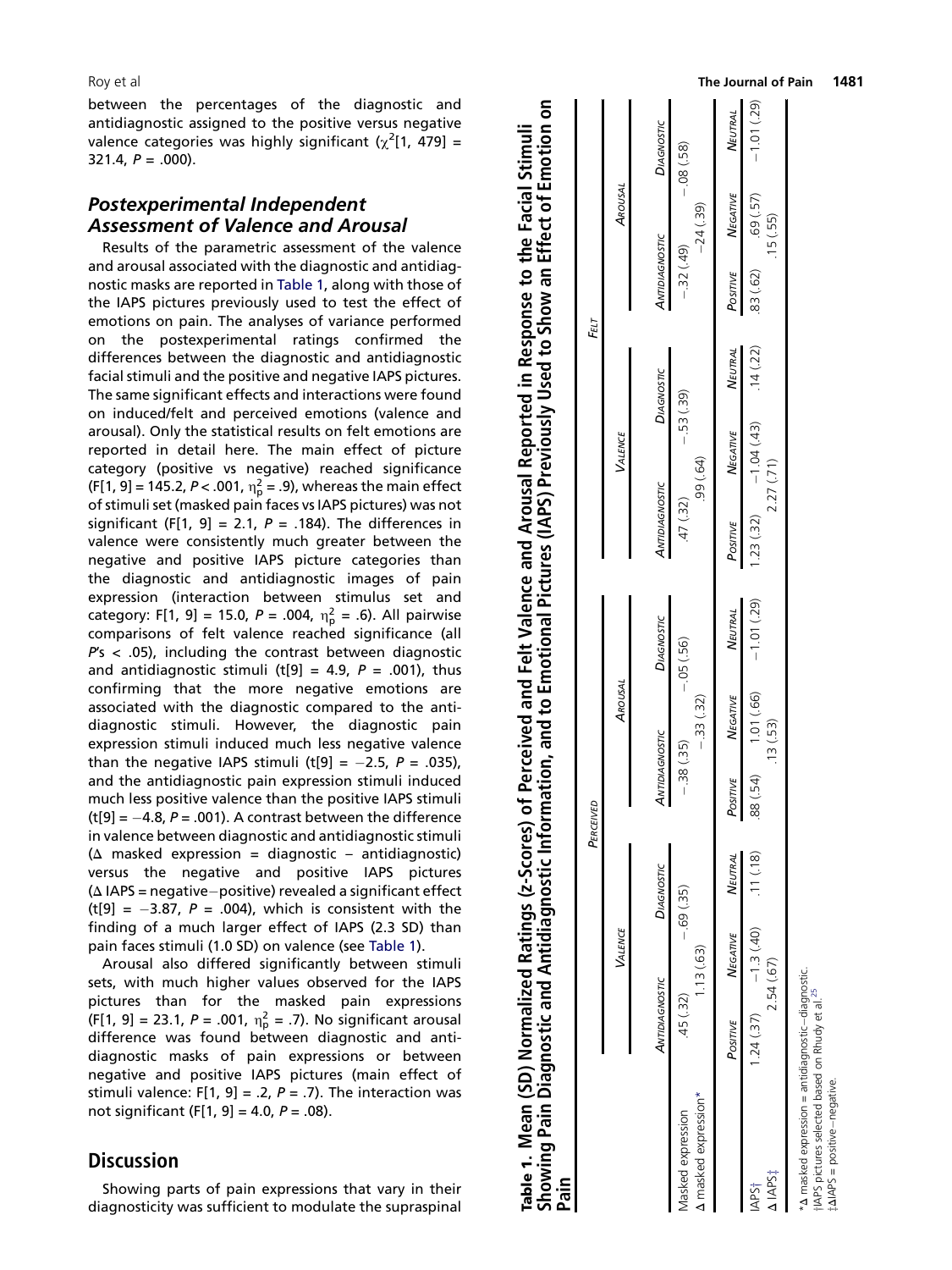processing of pain. When participants saw facial expressions of pain masked in order to reveal only the 20% most useful information for pain recognition, they rated the sensation induced by an electrical stimulation of the sural nerve as more intense and more unpleasant than while looking at the same face but masked to show only the 20% least diagnostic pixels to recognize pain (antidiagnostic). For the intensity ratings, the effect was not specific to painful electrical stimulation, but the magnitude of the effect was larger in response to high-intensity (120%) than to low-intensity (60%) shocks. Finally, the NFR was not modulated significantly.

The same participants judged that the diagnostic masked faces were expressing a negative emotion, whereas the antidiagnostic masked faces were expressing a positive emotion. To further investigate the properties of these visual stimuli, another experiment was performed with different observers to compare the valence and arousal expressed and induced by our stimuli with stimuli typically used in emotional modulation experiments (IAPS stimuli). The difference between the diagnostic and antidiagnostic stimuli ratings was significant, but much smaller than the one between negative and positive IAPS pictures. For the arousal ratings, there was a difference only between the 2 stimuli groups, the IAPS stimuli leading to much higher arousal induction and perception.

# Potential Mechanisms: Is It Emotion? Attention?

There are several potential mechanisms that might contribute to the observed effects. One possible explanation relies on the well-known effect of emotions on pain. Rhudy and colleagues<sup>[26](#page-9-0)</sup> have demonstrated that the valence of pictures used to modulate pain explains the direction of the modulation (negative valence enhancing pain responses and positive valence inhibiting pain responses), whereas the arousal of the same stimuli explains the amplitude of the modulation. (See an independent confirmation of the interaction between valence and arousal on pain and NFR modulation in Roy et al. $^{28}$ ) Here, the facial stimuli showing the diagnostic information to recognize pain expression were rated as more negative than those showing the antidiagnostic information, which were perceived as positive. This is consistent with the emotion modulation model. However, in the postexperimental control experiment, participants rated our stimuli as expressing and inducing a significantly smaller valence and much less arousal activation than typical IAPS stimuli used for emotional modulation experiments. Therefore, the emotional induction produced by our stimuli was weaker than that typically produced in previous emotional pain modulation studies.<sup>[28,29](#page-9-0)</sup> Furthermore. the effect size of the supraspinal modulation was comparable to the ones typically found in similar previous studies on emotions.<sup>[25](#page-9-0)</sup> Therefore, without a confirmation that our stimuli elicited strong emotions, it appears very unlikely that the present results only reflect the emotional modulation of pain.

Another result that contrasts with the usual effects produced by emotions on pain is the modulation found here on both the perceived intensity and unpleasantness of both painful and nonpainful shocks. This suggests a generalized influence on sensory processes rather than a more specific influence on pain perception or, more specifically, on pain affect. Typically, when both intensity and unpleasantness measures are taken, the emotional modulation of pain is much stronger in, or is specific to, unpleasantness ratings.<sup>[22,23,38](#page-9-0)</sup> Considering all of the above, the emotional modulation explanation appears insufficient to explain the supraspinal modulation found here.

Directing attention away from pain is another very robust way to produce analgesic effects.<sup>[17](#page-9-0)</sup> Typically, these effects are found on intensity ratings and secondarily on unpleasantness.<sup>[37,38](#page-9-0)</sup> However, one would expect that negatively valenced pain expressions (diagnostic condition) might have a stronger distracting effect on shock pain. Here, the observed effects are in the opposite direction, so a simple distraction effect is unlikely.

# The Vicarious Modulation of Pain

Besides emotion and attention, a third potential mechanism is provided by the perception-action model of empathy.<sup>[19](#page-9-0)</sup> This model postulates that the observation of actions or states (including pain; see Jackson et al<sup>8</sup>) activates the same neural structures implicated in the first-person experience. The pain communication mechanism is a complex phenomenon and includes pain expression, pain recognition, and, ultimately—according to the perception-action model—the mapping of the perceived expression on the observer's own neural representations. It seems plausible that the resonance of pain communication on the observer's own neural system induces a priming of the pain responses for the diagnostically masked stimuli.

The present results are congruent with a previous study demonstrating very convincingly that emotion modulation is insufficient to account for some vicarious pain facilitation effects. In this study, viewing images showing somatic cues of human pain, compared to aversive pictures with equivalent negative valence and arousal but without pain-evocative content, produced increases in both pain and in the late somatosensory brain evoked-potentials elicited by painful shocks.<sup>[5](#page-8-0)</sup> As previous studies examining the effects of negative emotions on pain have generally included images with and without pain-related content,<sup>[29](#page-9-0)</sup> it is possible that the effects associated with negative emotions in these studies might have been driven largely by vicarious pain processes produced by the subset of pain-related images. Consistent with this, Godinho<sup>[5](#page-8-0)</sup> suggested that the observer's representation of someone else's suffering might act through an automatic empathy-induced activation of pain circuitries that facilitate self-pain.

Theoretical accounts of empathy based on the perception-action model generally include higher-order processes regulating self-other assimilation to allow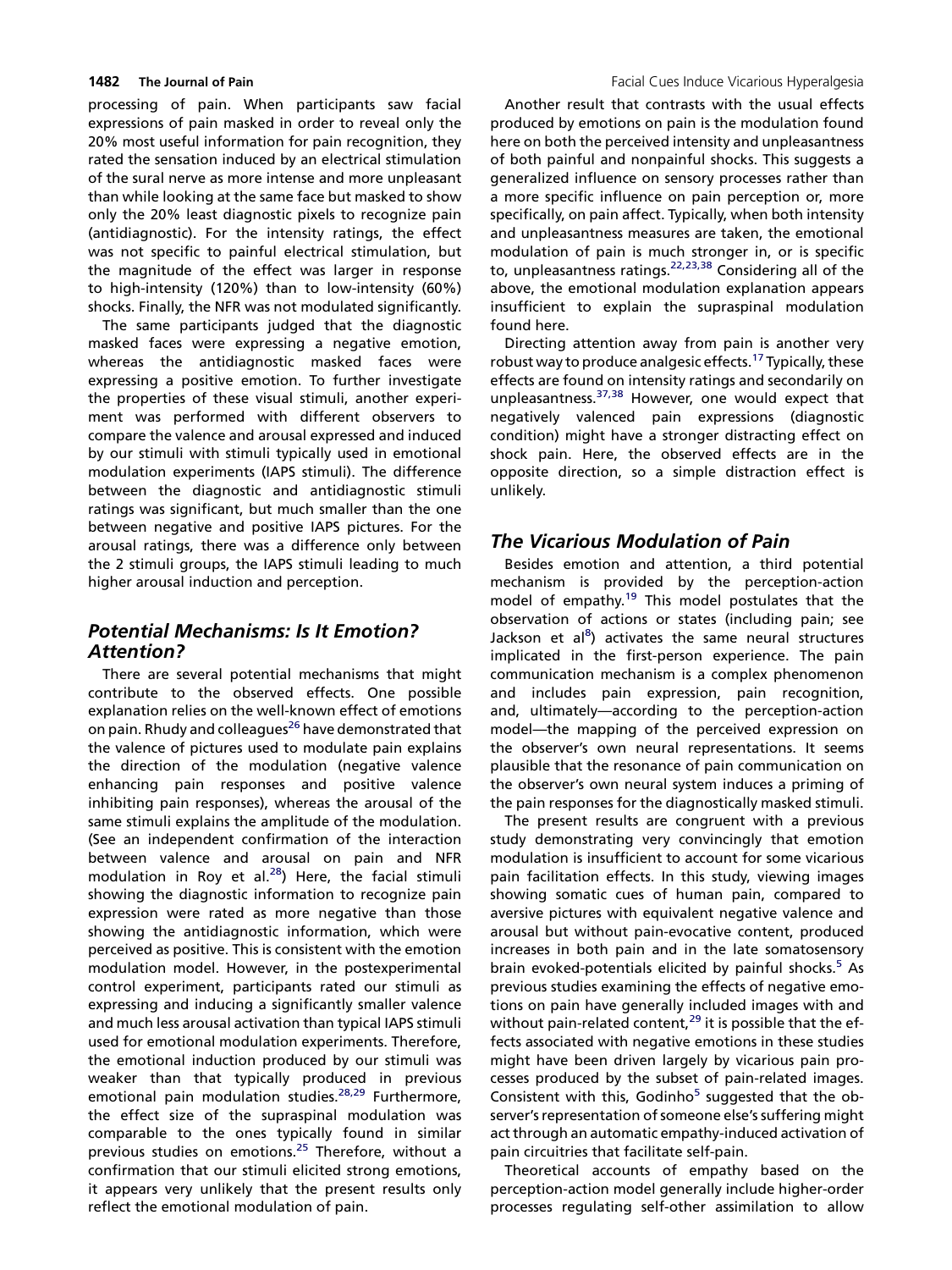<span id="page-8-0"></span>for a more detached and adaptive response of the observer. $4,19$  Consistent with this, 2 previous studies conducted in our laboratory using a similar methodology demonstrated that the magnitude of pain facilitation effects assessed by self-ratings was reduced in individuals scoring higher on trait empathy scales.<sup>[16,36](#page-9-0)</sup> This was attributed to the engagement of higher-order empathic processes that might tune down the basic vicarious facilitation effects resulting from spontaneous selfother assimilation. However, the present study did not replicate this correlation between trait empathy, assessed using the IRI, and the modulation produced by the pain expressions on pain intensity and unpleasantness. The absence of such an association here could be due to the masking of the pain expressions, which likely directed higher-order cognitive resources toward the disambiguation of the expressions (ie, top-down regulation of perceptual processes) and may have thereby prevented the activation of self-regulatory empathic processes.

Finally, the perceived individual characteristics of the expresser (personality, trustworthiness, etc) may have a major impact on the pain response of the observer. Indeed, in addition to the vicarious facilitation generally produced by pain expression, Loggia et al<sup>[15](#page-9-0)</sup> showed an effect of the perceived characteristics of the expressers. In this study, participants experienced more pain while viewing an expresser toward whom they were led to experience compassion related to emotional suffering and independent from pain, as opposed to a negative socioaffective response (ie, antipathy) induced by the expressers' description of a situation where he or she displayed socially reprehensible behavior. Here, we cannot exclude the possibility that masking of the faces might have affected these perceived individual characteristics of the expressers.

### Study Limitations

There are several issues raised by the present study in relation to prior literature that merit further investigation. First, we relied on a post hoc assessment of valence and arousal to show that the present stimuli elicited much weaker valence and arousal than the stimuli typically used to induce emotions. Ideally, a more direct comparison of the IAPS and the present masked facial expressions of pain would be necessary to determine the extent to which the emotional induction explanation could be discarded (ie, comparison of stimuli with same valence and arousal ratings). More importantly, pain

# References

1. [Apkarian AV, Bushnell MC, Treede RD, Zubieta JK: Human](http://refhub.elsevier.com/S1526-5900(13)01133-4/sref1) [brain mechanisms of pain perception and regulation in](http://refhub.elsevier.com/S1526-5900(13)01133-4/sref1) [health and disease. Eur J Pain 9:463-484, 2005](http://refhub.elsevier.com/S1526-5900(13)01133-4/sref1)

2. [Adolphs R, Gosselin F, Buchanan TW, Tranel D, Schyns P,](http://refhub.elsevier.com/S1526-5900(13)01133-4/sref2) [Damasio AR: A mechanism for impaired fear recognition](http://refhub.elsevier.com/S1526-5900(13)01133-4/sref2) [after amygdala damage. Nature 433:68-72, 2005](http://refhub.elsevier.com/S1526-5900(13)01133-4/sref2)

expressions should be compared to other negative emotional faces with comparable valence and arousal (eg, fear, sadness, disgust) to test for the specificity of pain-related processes. Second, contrary to our expectation, the vicarious facilitation of the NFR was not confirmed here. Another study using unmasked stimuli failed to show a robust modulation of the NFR by facial expressions of pain, so it seems unlikely that this absence of spinal modulation is due to the visual masking. $36$  In contrast, the modulation of the NFR was robust in a more recent study using dynamic expressions.<sup>[16](#page-9-0)</sup> Therefore, there might be a necessary contribution of dynamic visual information to the priming of spinal responses. Some authors suggested that brain structures involved in facial expression processing show enhanced activation to dynamic compared to static facial expressions.<sup>[10,32](#page-9-0)</sup> The various conditions under which vicarious pain effects are induced must be further examined across a variety of communication conditions and pain measures to establish the minimal and the optimal conditions leading to self-pain modulation.

# Conclusion

The visual features used for the efficient recognition of pain expressions are sufficient to induce a vicarious facilitation of self-pain as shown by the higher reports of felt intensity and unpleasantness. This implies that pain communication may have an impact on the observer even when visual interference masks up to 80% of the face as long as key diagnostic information is available. The well-known emotion induction effect appears insufficient to explain the present modulation. Consistent with the perception-action model, these effects are thought to reflect a supraspinal vicarious priming of self-pain via the mapping of others' pain states on the observer's own pain system. This basic research on the key features of pain communication and the detailed assessment of the impact of those cues on the observer is fundamental to our understanding of pain communication and of its complex consequences.

# Acknowledgments

We thank Etienne Vachon-Presseau, Mathieu Roy, and Marianne Arsenault for their help in RIII measurements.

3. [Davis MH: Measuring individual differences in empathy:](http://refhub.elsevier.com/S1526-5900(13)01133-4/sref3) [Evidence for a multidimensional approach. J Pers Soc Psychol](http://refhub.elsevier.com/S1526-5900(13)01133-4/sref3) [44:113-126, 1983](http://refhub.elsevier.com/S1526-5900(13)01133-4/sref3)

4. [Decety J, Jackson PL: The functional architecture of](http://refhub.elsevier.com/S1526-5900(13)01133-4/sref4) [human empathy. Behav Cogn Neurosci Rev 3:71-100, 2004](http://refhub.elsevier.com/S1526-5900(13)01133-4/sref4)

5. [Godinho F, Magnin M, Frot M, Perchet C, Garcia-Lerrea L:](http://refhub.elsevier.com/S1526-5900(13)01133-4/sref5) [Emotional modulation of pain: Is it the sensation or what we](http://refhub.elsevier.com/S1526-5900(13)01133-4/sref5) [recall? J Neurosci 26:11454-11461, 2006](http://refhub.elsevier.com/S1526-5900(13)01133-4/sref5)